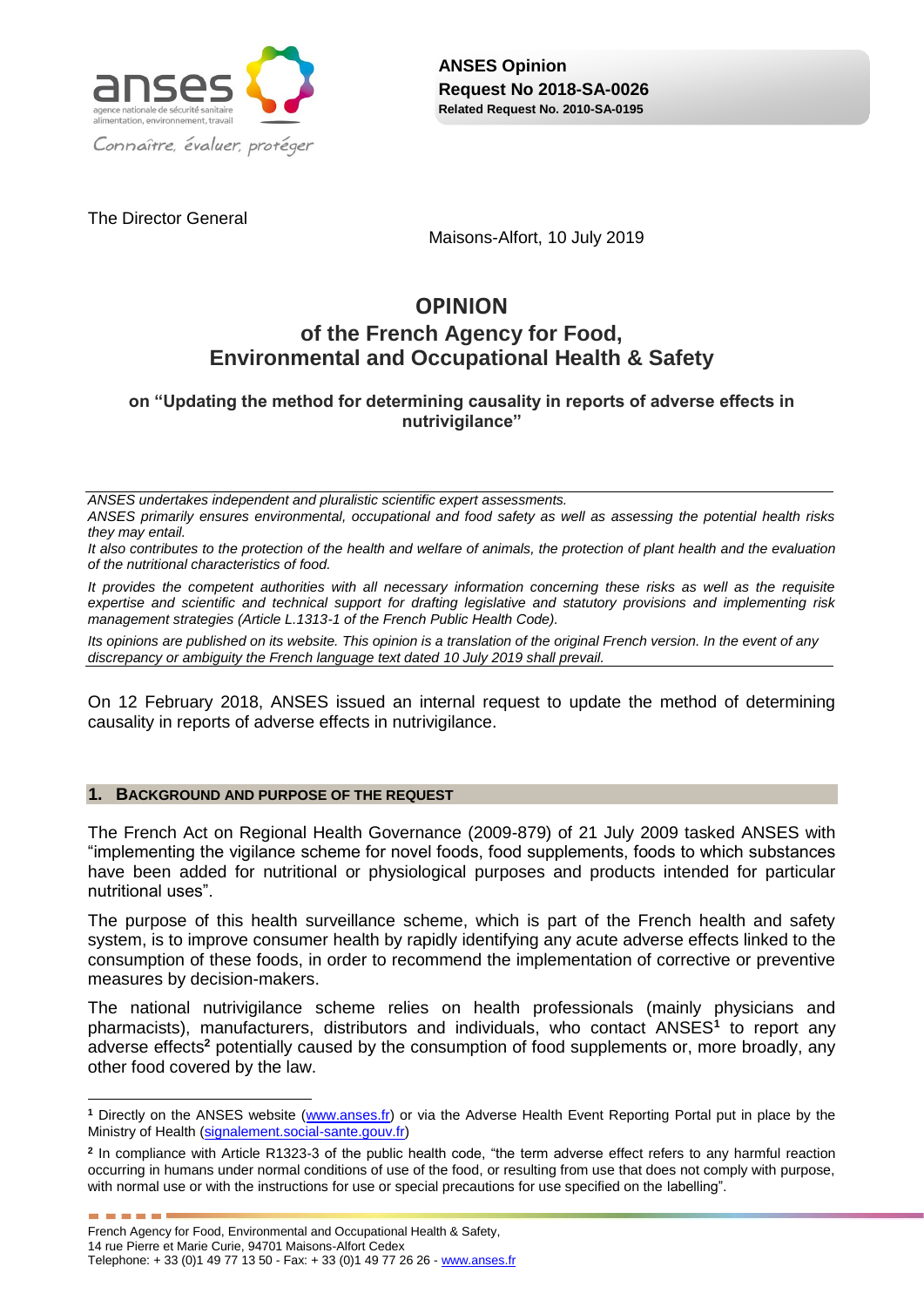**Novel foods** are defined in European regulation (EU) No. 2015/2283. They are foods or ingredients that were not widely consumed in the member states of the European Union before 15 May 1997 and that have one or more of the following characteristics: a new primary molecular structure or one that has been deliberately modified; food consisting of or isolated from microorganisms, fungi, algae, plants, animals or materials of mineral origin; food produced using a process that is not frequently employed, where that process brings about significant changes in their nutritional value, metabolism or content in undesirable substances. Before marketing authorisation is granted, novel foods are subject to a risk assessment by the European Food Safety Authority (EFSA).

At EU level, **food supplements** are defined by European Directive No. 2002/46/EC, transposed into French law by decree 2006/352 of 20 March 2006, as "foods intended as a supplement to the regular diet and which are a concentrated source of nutrients or other substances which alone or combined have a nutritional or physiological effect, marketed in the form of doses".

The composition and marketing of food supplements are governed by decree No. 2006/352. Positive lists of ingredients that can be used in the composition of food supplements have been drawn up for vitamins and minerals (Ministerial Order of 9 May 2006), for substances with nutritional or physiological purposes (Ministerial Order of 26 September 2016) and for plants and plant preparations (Ministerial Order of 24 June 2014). Food supplements fall under the consumer code and do not require prior individual authorisation for marketing. However, they must be declared to the Directorate General for Competition, Competition, Consumer Affairs and Fraud Control (DGCCRF), with details of their composition, in particular. Manufacturers are responsible for ensuring that products brought to market comply with applicable standards, that they are safe. and that they do not mislead consumers.

**Foods to which substances have been added for nutritional or physiological purposes**  (vitamins, minerals or other substances such as amino acids or plant extracts) are governed by European Regulation (EC) No.1925/2006.

**Food for specific nutritional uses** is covered by European Regulation (EU) No. 609/2013. Examples include infant formula and food for young children, food for special medical purposes and total diet replacement food for weight control.

In the same way as for other French vigilance schemes, and given the gravity of the consequences in terms of health and the resulting manufacturing decisions, an appropriate and objective method of analysis is required to analyse the relationship of causality between a product concerned by the national nutrivigilance scheme and the adverse effect reported. Referred to as the "method of determining causality in nutrivigilance", this method assesses the degree of causality of one or more products in the occurrence of the adverse effect reported, as part of a standardised approach designed to resolve any differences in opinion that may exist between observers.

Methods of this type are frequently implemented in France for drugs (Arimone *et al.* 2011, Bégaud *et al.* 1985, Montastruc *et al.* 2005), cosmetics (Afssaps 2009) or xenobiotics in the event of intoxication (CCTv 2015).

Given the significant differences compared with drugs (no demonstrated benefit or safety study), ANSES issued an internal request on 25 August 2010 to develop a method of determining causality specific to reports of adverse effects likely to be linked to the consumption of products concerned by the national nutrivigilance scheme. This method of determining causality was published on 11 May 2011 (Anses 2011).

Since 2011, this method has been supplemented and detailed throughout its application by the "Nutrivigilance" Working Group. These details are recorded in a "manual of decisions", which has not been published.

**The Common State**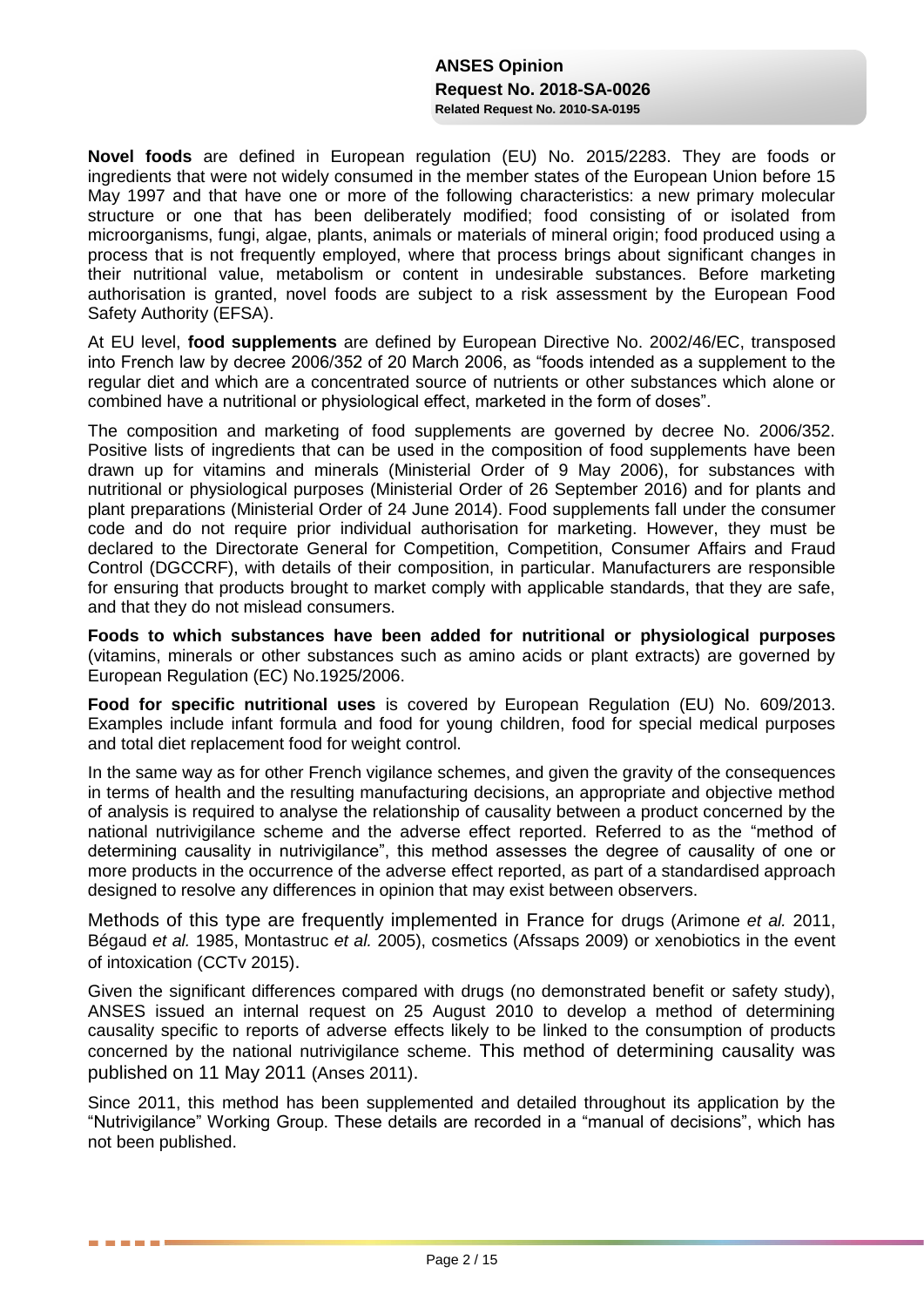Against this backdrop, ANSES issued an internal request on 12 February 2018 to update the method of determining causality in reports of adverse effects in nutrivigilance, taking into account the changes submitted by the Working Group since 2011.

#### **2. ORGANISATION OF THE EXPERT APPRAISAL**

The expert appraisal was carried out in accordance with French Standard NF X 50-110 "Quality in Expert Appraisals – General Requirements of Competence for Expert Appraisals (May 2003)".

The issues appraised fall within the scope of the Expert Committee (CES) on "Human Nutrition"*.*  ANSES tasked the "Nutrivigilance" Working Group with this appraisal. The methodological and scientific aspects of the work were presented to the CES. They were adopted by the CES on "Human Nutrition" at its meeting on 10 January 2019.

ANSES analyses interests declared by experts before they are appointed and throughout their work in order to prevent risks of conflicts of interest in relation to the points addressed in expert appraisals.

The experts' declarations of interests are made public via the ANSES website [\(www.anses.fr\)](http://www.anses.fr/).

A test to establish concordance between assessors was carried out on the first version of the updated method of determining causality. This test involved ten assessors (six physicians with expertise in the method of determining causality and four physicians with no expertise in the method of determining causality), who analysed the same 30 cases. As some cases involved several products, the number of causalities analysed was 37 per assessor. These cases were selected to cover a significant number of the specialities and specific situations likely to be encountered in nutrivigilance. Concordance was measured using the Fleiss Kappa score (Fleiss 1971). Test results made it possible to fine-tune and clarify the method of determining causality by analysing the discrepancies observed.

#### **3. ANALYSIS AND CONCLUSIONS OF THE WG AND THE CES**

**The Common State** 

The method of determining causality in nutrivigilance is designed to provide the basis for an objective and reproducible assessment of the relationship of causality between a product concerned by the national nutrivigilance scheme and the adverse effect reported to ANSES.

It will be applied by the ANSES Nutrivigilance Unit as well as by the experts mandated by the Agency to analyse reports of adverse effects in nutrivigilance. It will also be brought to the attention of the competent authorities, health professionals and manufacturers, and made public.

The method of determining causality in nutrivigilance makes it possible to establish an intrinsic causality score and an extrinsic causality score.

The **intrinsic causality score** is based on the combination of two scores, one chronological, the other aetiological. This score comprises five levels of causal relationship: excluded, unlikely, possible, likely and very likely.

The **extrinsic causality score** is based on the knowledge available in scientific literature relating to the adverse effects of each ingredient in the products analysed. This score comprises three levels, based on the quality of the science demonstrating a causal effect between an ingredient and an adverse effect (not documented, little documented, well documented).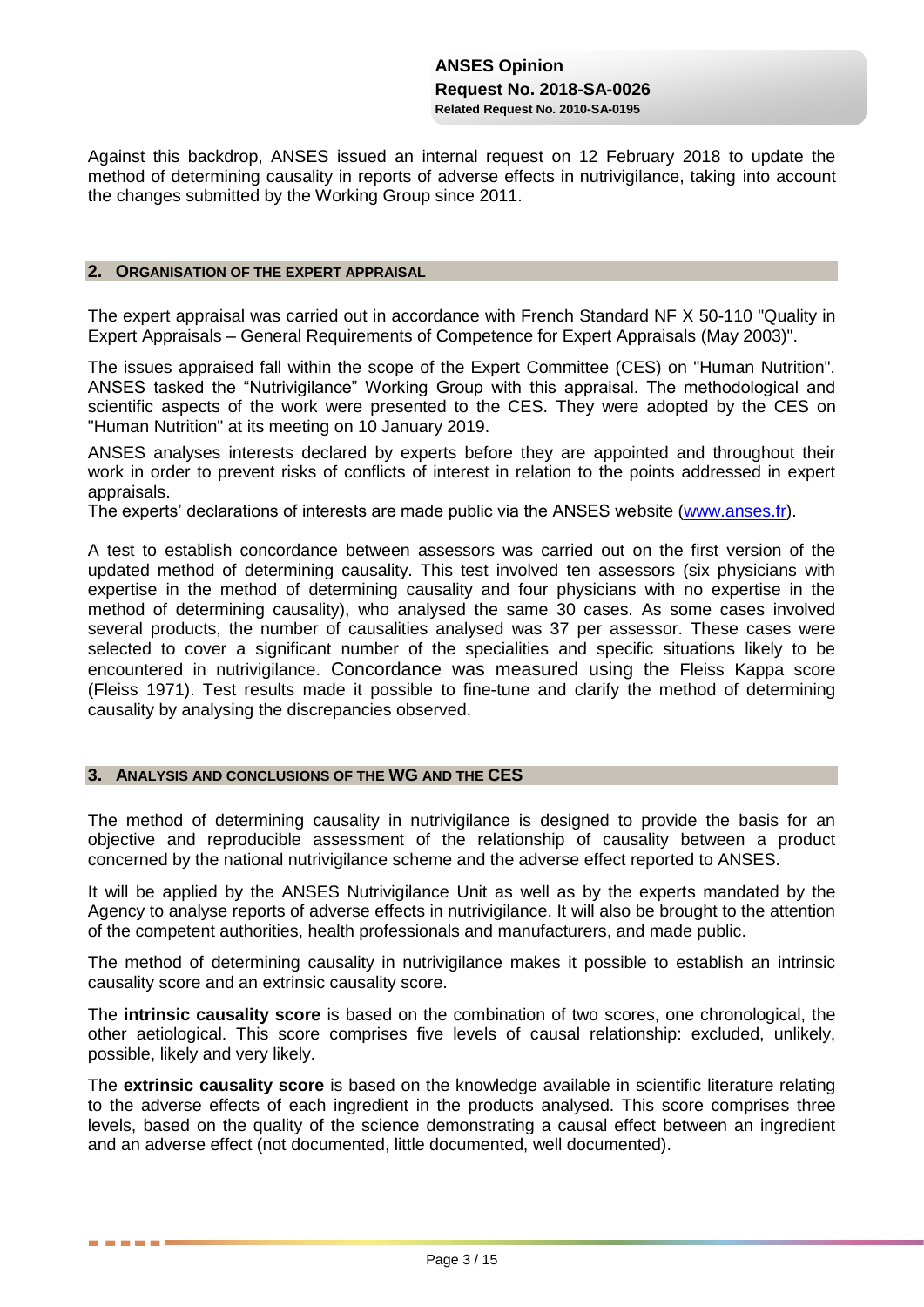### **The intrinsic causality score and extrinsic causality score of adverse effects are independent of each other.**

Implementation of this method:

- is possible only if the person making the report supplies the necessary information on the consumer (i.e., sex, age), the product(s) concerned (i.e., name, dates of consumption) and the adverse effects reported (i.e., description, date or onset time);
- is more pertinent if the information on each case is as detailed as possible: quantity and frequency of consumption, consumer history, ongoing treatment, objective and quantified description of the adverse effects, medical or biological test results, progression in the adverse effects and their treatment (through self-medication or on medical prescription);
- requires specialist medical expertise.

# **3.1 Intrinsic causality score**

The intrinsic causality score:

------

- must be established independently for each product consumed, concerned by the nutrivigilance scheme;
- must be established separately for each symptom or syndrome if a product is suspected of causing several reactions.

Product composition must not be taken into account in establishing the intrinsic causality score. This is because:

- a level of uncertainty is possible concerning the real composition of food supplements;
- the studies available are insufficient, with respect to the kinetics and mechanisms of action of many ingredients and the way in which they interact with each other or with other foods or drugs;
- the presence of ingredients that are known to cause adverse effects may result in a tendency to under-estimate the responsibility of the other ingredients.

The intrinsic causality score is the combined result of a **chronological score** and an **aetiological score**.

### **3.1.1 Chronological score**

The chronological score refers to the time taken for the adverse effect to appear, its progression and its recurrence when the product is reintroduced.

### 3.1.1.1 Onset time

If no information is available on the time taken for the adverse effect to occur in relation to the period of product consumption (time unknown), it is impossible to estimate the chronological score and, in consequence, the intrinsic score.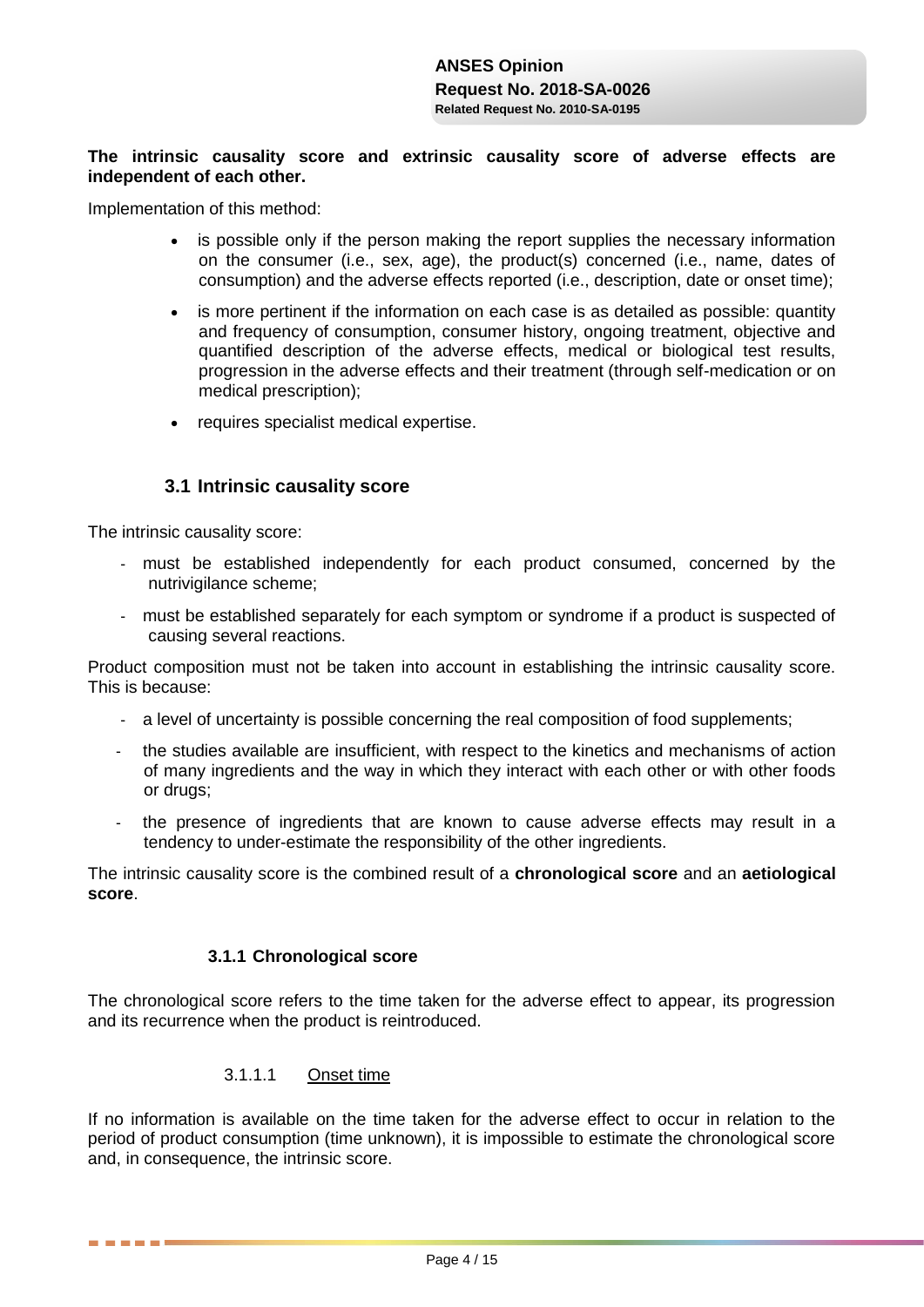**The onset time** of the adverse effect reported may be:

- **Incompatible**, when the adverse effect occurs before the product is taken or outside the expected time frame (i.e., the time between the first intake of the product and the appearance of the adverse effect is either too short or too long). When the time is incompatible, no assessment is made of the other chronological and aetiological criteria, and the intrinsic causality score is set at 10 (excluded).
- If the onset time is **not incompatible**, it may be:
	- o **Compatible,** when the adverse effect occurs within the time frame expected for the occurrence of a reaction of this type, following the ingestion or increase in the ingested dose of a causal agent;
	- o **Potentially compatible,** when the adverse effect occurs within a time frame that is atypical but nevertheless possible for the effect considered.

#### **Specific case of biological test results**

In cases where biological disturbances are observed during an examination carried out within a known time frame after the start of product consumption but where no examination prior to the start of consumption is available:

- if the biological disturbance is likely to be linked to the symptoms leading to the examination, the time frame is considered to be compatible;
- if the biological disturbance is discovered by chance in an asymptomatic individual: the time frame is uncertain and therefore only considered as potentially compatible.

### 3.1.1.2 Progression of the effect

The **progression** of the adverse effect may be:

- **Suggestive,** when the adverse effect decreases or progresses in a typical way when the dose of the product is decreased or stopped, in the absence of any appropriate symptomatic treatment**<sup>3</sup>** .
	- o **Specific case of potentially fatal adverse effects** (such as anaphylactic shock, ventricular fibrillation or atrioventricular conduction disorders): the implementation of emergency treatment should not be considered as a reason for lowering the causality score of the case in question. The progression is then referred to as suggestive by default.
	- o **Specific case of irreversible adverse effects** (including **death** when it is the direct result of the adverse effect reported); the reversibility of the reaction cannot be assessed. The progression is said to be suggestive. In this way, it remains possible to obtain an intrinsic score of 'very likely' (I4).
- **Non-suggestive,** when:

1

-----

o the adverse effect does not decrease, or decreases outside the expected time frame after discontinuation of the product, with or without appropriate symptomatic treatment , even though the symptoms are generally reversible;

<sup>3</sup> The term 'treatment' refers to any decision leading to drug-based or non-drug-based treatment (including fasting).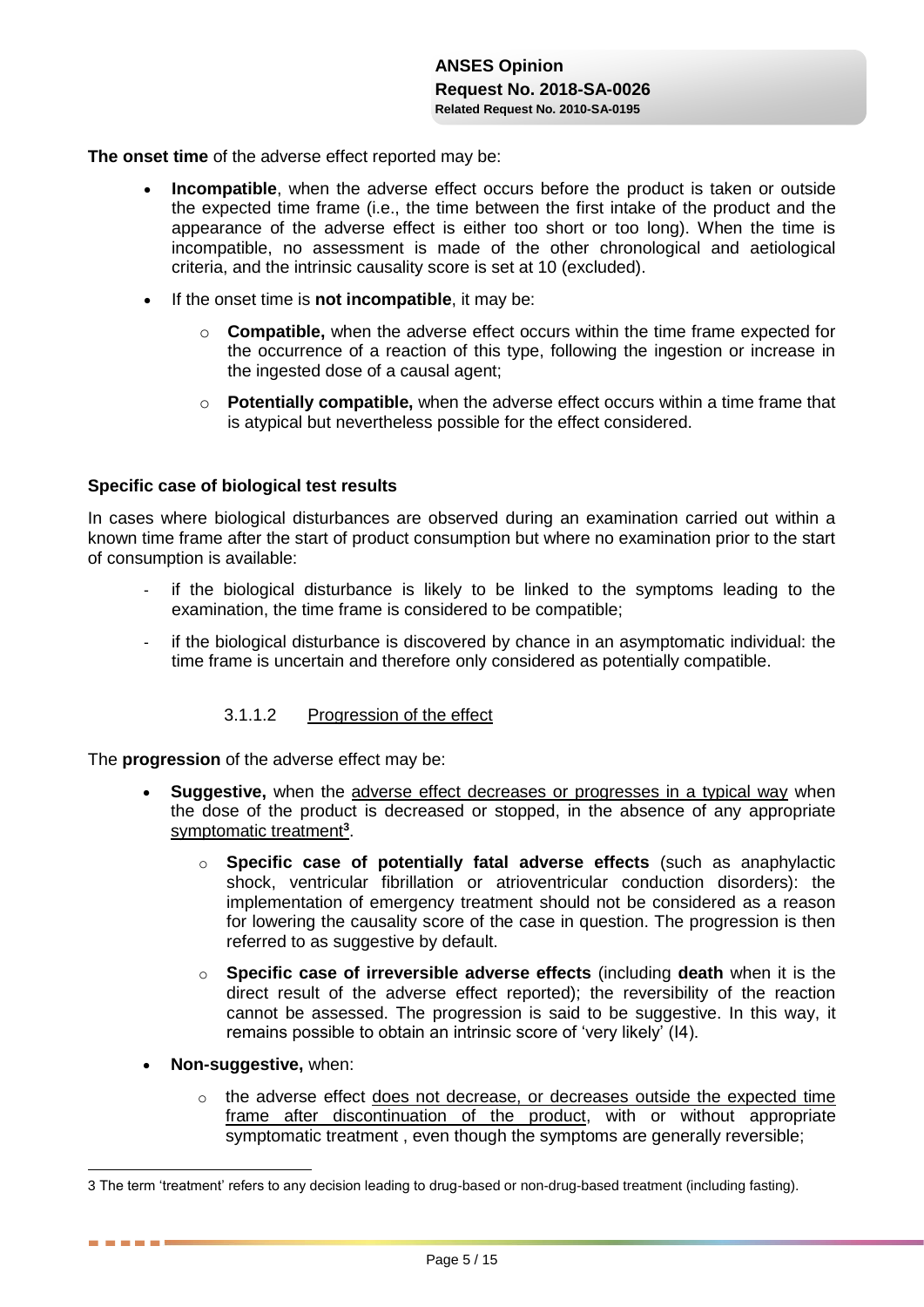- o the adverse effect decreases significantly, without discontinuation of the production and without appropriate symptomatic treatment.
- **Impossible to interpret** for any other situation, including those where:
	- o the adverse effect decreases after discontinuing the product and with appropriate treatment.
	- $\circ$  no information is available on the progression of the adverse effect and/or the discontinuation of product use.

#### 3.1.1.3 Reintroduction of the product

Reintroduction refers to a resumption in the use of the suspected product<sup>4</sup> based on the same form of administration (oral or enteral)<sup>5</sup>, when the adverse effect likely to be linked to the previous intake has disappeared. If the adverse effect is temporary and decreases within a few hours before the product is next taken, this last intake is considered as a reintroduction, even if it corresponds to the recommended consumption frequency. The reintroduction of a product is said to be:

- **R(+): positive,** if the same adverse effect reoccurs on reintroducing the product regardless of the dose (excepting cases of anaphylaxis, which are considered to be a positive reintroduction even if the clinical picture varies from one exposure to another);
- **R(-): negative,** if the adverse effect does not reoccur on reintroducing the product at an identical or higher dose;
- **R(0): absent** if the product has not been consumed again;

 **or inconclusive,** if the adverse effect did not reoccur after consumption was resumed at a smaller dose, or if no information is available concerning the recurrence of the reaction following the reintroduction of the product.

#### **Specific case of congenital effects**

When a pregnant woman consumes a product suspected of having an adverse effect on the foetus during her first pregnancy, the consumption of the same product during a second pregnancy will be considered as a reintroduction.

#### 3.1.1.4 Establishing the chronological score

Information on the onset time, the progression of the reaction and the reintroduction of the product are combined to establish a chronological score ranging from C0 (zero) to C4 (high), as described in Table 1.

The occurrence of the adverse effect when a product is reintroduced is a key component in causal inference and therefore one of the main criteria. In this way, positive reintroduction (R+) of the product will raise the chronological score by one level. In contrast, negative reintroduction (R-) will lower the chronological score by one level, but only excludes the responsibility of a product in the occurrence of the adverse effect reported when the onset time is potentially compatible and the

<u>.</u>

------

<sup>4</sup> Same manufacturer, same composition on the label.

**<sup>5</sup>** Allergy tests such as prick tests or patch tests are not considered as reintroductions, even if conducted with the product suspected of causing the adverse effect when taken orally.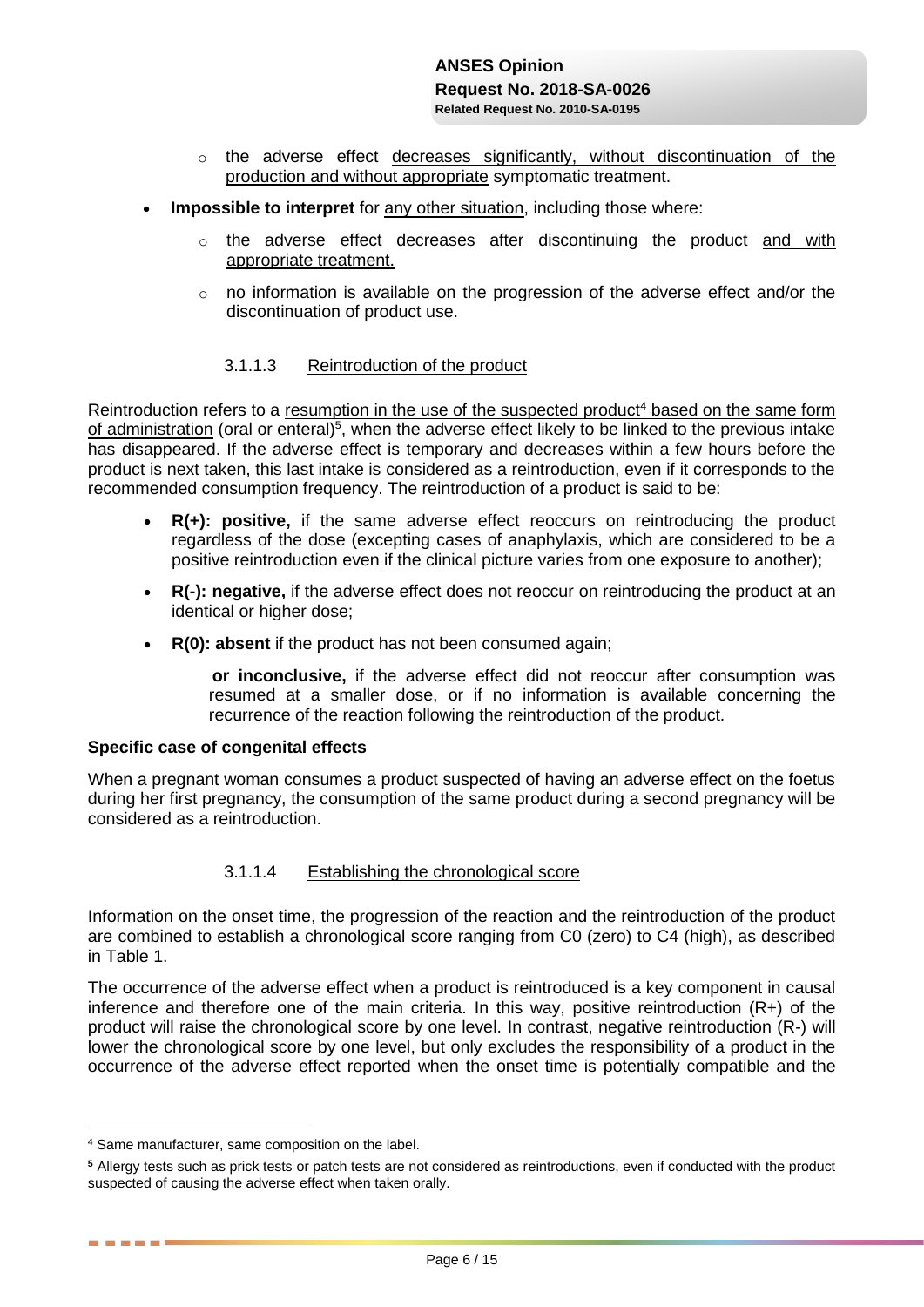evolution is non-suggestive. If the product is not reintroduced (R0), the score obtained based on the time frame and the progression is maintained.

|                                                        |              | <b>ONSET TIME OF THE ADVERSE EFFECT</b> |                |                |                        |                |                |  |  |  |
|--------------------------------------------------------|--------------|-----------------------------------------|----------------|----------------|------------------------|----------------|----------------|--|--|--|
|                                                        | Incompatible | Non-incompatible                        |                |                |                        |                |                |  |  |  |
|                                                        |              | Compatible                              |                |                | Potentially compatible |                |                |  |  |  |
| <b>PROGRESSION</b><br><b>OF THE</b><br><b>REACTION</b> | CO           | <b>REINTRODUCTION</b>                   |                |                |                        |                |                |  |  |  |
|                                                        |              | $R(+)$                                  | R(0)           | $R(\cdot)$     | $R(+)$                 | R(0)           | $R(\cdot)$     |  |  |  |
| Suggestive                                             |              | C <sub>4</sub>                          | C <sub>3</sub> | C <sub>2</sub> | C <sub>3</sub>         | C <sub>2</sub> | C <sub>1</sub> |  |  |  |
| Cannot be<br>interpreted                               |              | C <sub>3</sub>                          | C <sub>2</sub> | C <sub>1</sub> | C <sub>2</sub>         | C <sub>1</sub> | C <sub>1</sub> |  |  |  |
| Non-suggestive                                         |              | C <sub>2</sub>                          | C <sub>1</sub> | C1             | C <sub>2</sub>         | C <sub>1</sub> | C <sub>0</sub> |  |  |  |

**Table 1**: **Establishing the chronological score**

# **3.1.2 Aetiological score**

The aetiological score depends solely on the information available on other causes that could potentially be responsible for the occurrence of the adverse effect. Calculated using Table 2, the aetiological score ranges from E0 (low) to E3 (high).

Three factors are taken into account:

- the **aetiological investigation**<sup>6</sup> conducted;
- the existence of one or more **factor(s) of risk or comorbidity**<sup>7</sup>, given that a product is more likely to cause an adverse effect when a factor of risk or comorbidity is present in an individual. If no aetiological investigation has been carried out, the aetiological score will be E2 rather than E1. In all other cases, the existence of a risk factor has no influence on the aetiological score;
- **possible interaction** with:

<u>.</u>

. . . .

- o a **substance** (medication, alcohol, drug, etc.) **known to cause the adverse effect, and whose intake preceded** that of the product assessed without causing any adverse effect<sup>8</sup>;
- o a **drug taken to treat a disease associated with the adverse effect,** whose efficiency may have been reduced by the product assessed, causing symptoms to reappear<sup>9</sup>.

**<sup>6</sup>** Examinations seeking a positive diagnosis are excluded.

**<sup>7</sup>** For example: hypercholesterolemia and smoking are risk factors for strokes; Crohn's disease is a risk factor for abdominal pain; intense physical activity is a risk factor for rhabdomyolisis; etc.

**<sup>8</sup>** For example: a person taking paracetamol regularly with no adverse effects and who develops hepatotoxicity after taking a food supplement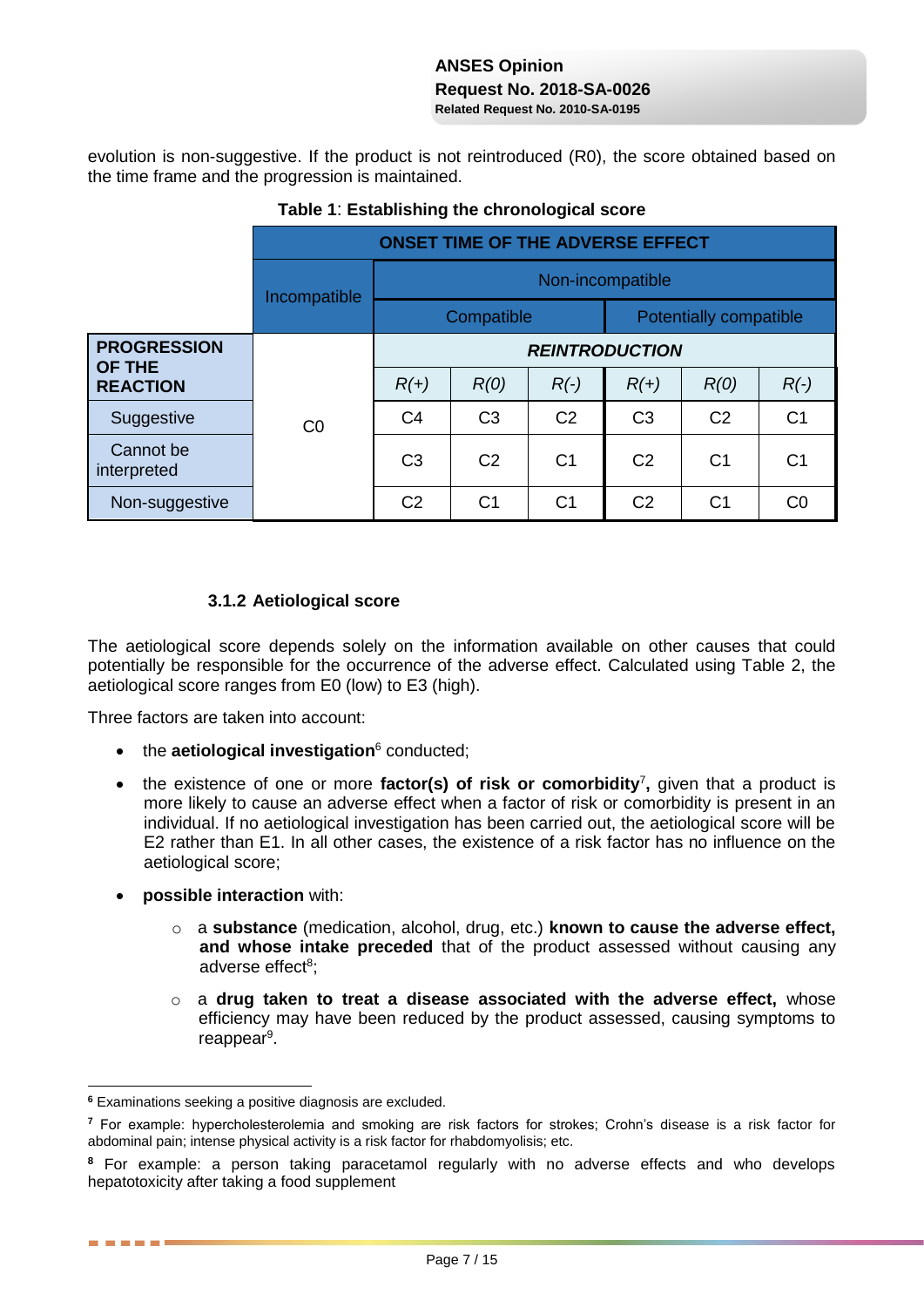In the same way as for risk factors and comorbidities, any suspected interaction will result in an aetiological score of E2 rather than E1 when no research has been conducted into other causes. In all other cases, a possible interaction has no influence on the aetiological score;

| <b>RESULT OF THE AETIOLOGICAL INVESTIGATION</b>                                                                                                                 |                             |
|-----------------------------------------------------------------------------------------------------------------------------------------------------------------|-----------------------------|
| Another cause has been identified <sup>10</sup>                                                                                                                 | F٥                          |
| No aetiological investigation conducted <sup>11</sup>                                                                                                           | E1 (or $E2$ ) <sup>12</sup> |
| Incomplete aetiological investigation with frequent<br>unexplored causes <sup>13</sup>                                                                          | F <sub>2</sub>              |
| <b>Complete aetiological investigation:</b><br>All frequent causes have been ruled out<br>Or the product assessed has been formally<br>implicated <sup>14</sup> | F3                          |

### **Table 2**: **Aetiological score**

Remark: the circumstances resulting in an aetiological score of E0 (e.g.: viral hepatitis confirmed biologically) do not allow us to formally rule out the co-responsibility of the product assessed (through specific hepatotoxicity, for example). The possible level of responsibility of the product assessed is taken into account in the final causality score through the chronological component.

### **3.1.3 Establishing the intrinsic causality score**

The intrinsic causality score is the combined result of the chronological score and the aetiological score. Established using Table 3, it is used to determine the five levels of intrinsic causality:

- I0: Excluded
- I1: Unlikely
- I2: Possible
- I3: Likely

1

. . . .

I4: Very likely

**<sup>13</sup>** Or for which details of examination results have not been reported

**<sup>9</sup>** For example: a person taking a well-balanced treatment for epilepsy and suffering a seizure following consumption of a food supplement

**<sup>10</sup>** For example: a confirmed infectious disease, a substance other than the product assessed (medication, alcohol, drug, etc.) known to result in the adverse effect (randomly or where intake began within a time frame compatible with the occurrence of the adverse effect)

**<sup>11</sup>** Including cases for which no aetiological investigation is justified (in particular, subjective or fugitive symptoms) and where the cause of adverse effects is assumed to be unknown

**<sup>12</sup>** In cases where no aetiological investigation is conducted (E1) but where one or more risk or comorbidity factors likely to have contributed to the adverse effect are identified, or interaction with a substance is suspected, the aetiological score is set at E2.

**<sup>14</sup>** For example: an adapted positive allergy test with the product assessed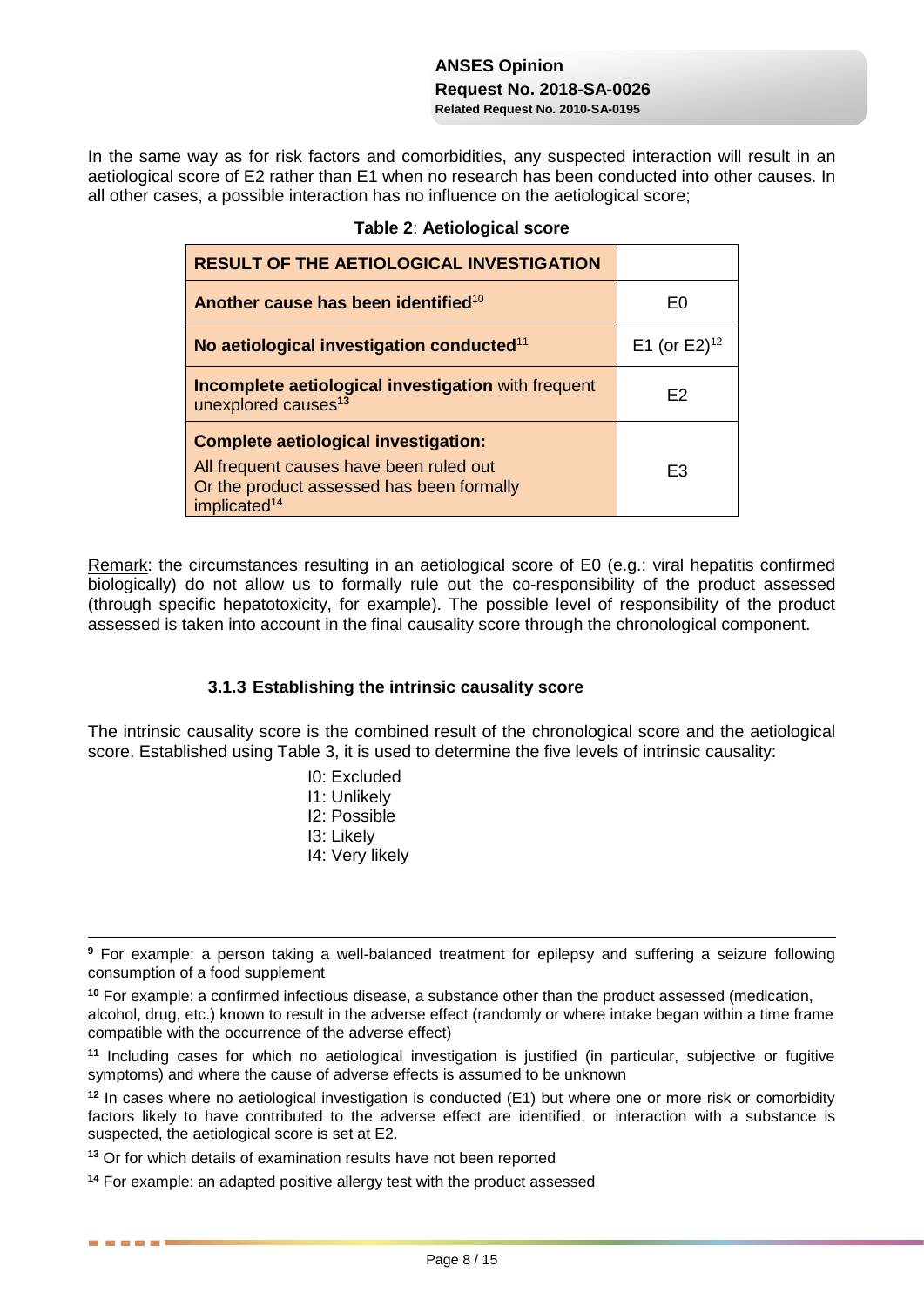| <b>INTRINSIC SCORE</b>     | <b>Aetiological score</b> |                |    |                |  |  |
|----------------------------|---------------------------|----------------|----|----------------|--|--|
| <b>Chronological score</b> | E <sub>0</sub>            | E <sub>1</sub> | E2 | E <sub>3</sub> |  |  |
| C0                         | IО                        |                |    |                |  |  |
| C1                         | 11                        | 11             | ۱1 | 12             |  |  |
| C <sub>2</sub>             | 11                        | 12             | 12 | 13             |  |  |
| C3                         | 2                         | IЗ             | IЗ | 14             |  |  |
| 34                         | IЗ                        | l3             | 14 |                |  |  |

# **Table 3**: **Establishing the intrinsic causality score**

# **3.2 Extrinsic causality score**

The extrinsic causality score assesses the quality of the science demonstrating a causal relationship between an ingredient and an adverse effect. Established using Table 4, it is based on data from the literature at a given date.

### **Table 4**: **Table establishing the extrinsic causality score of an adverse effect**

| <b>Well documented:</b>                                            |  |
|--------------------------------------------------------------------|--|
| Clinical or epidemiological study/studies                          |  |
| Isolated clinical case(s) backed up by pathophysiological data     |  |
| <b>Little documented:</b>                                          |  |
| Isolated clinical case(s) not backed up by pathophysiological data |  |
| Experimental studies on animals                                    |  |
| Non documented:                                                    |  |
| No clinical cases and no clinical or animal studies <sup>15</sup>  |  |

### **4. AGENCY CONCLUSIONS AND RECOMMENDATIONS**

The French Agency for Food, Environmental and Occupational Health & Safety adopts the method of determining causality in nutrivigilance that was put forward by the Working Group on "Nutrivigilance" and validated by the Expert Committee on "Human Nutrition".

This update to the method published in 2011 takes account of the changes submitted by the "Nutrivigilance" Working Group throughout its application and also of the remarks made following a test to establish concordance between assessors. This update mainly takes the form of:

1

. . . . . .

**<sup>15</sup>** *in vitro* studies not taken into consideration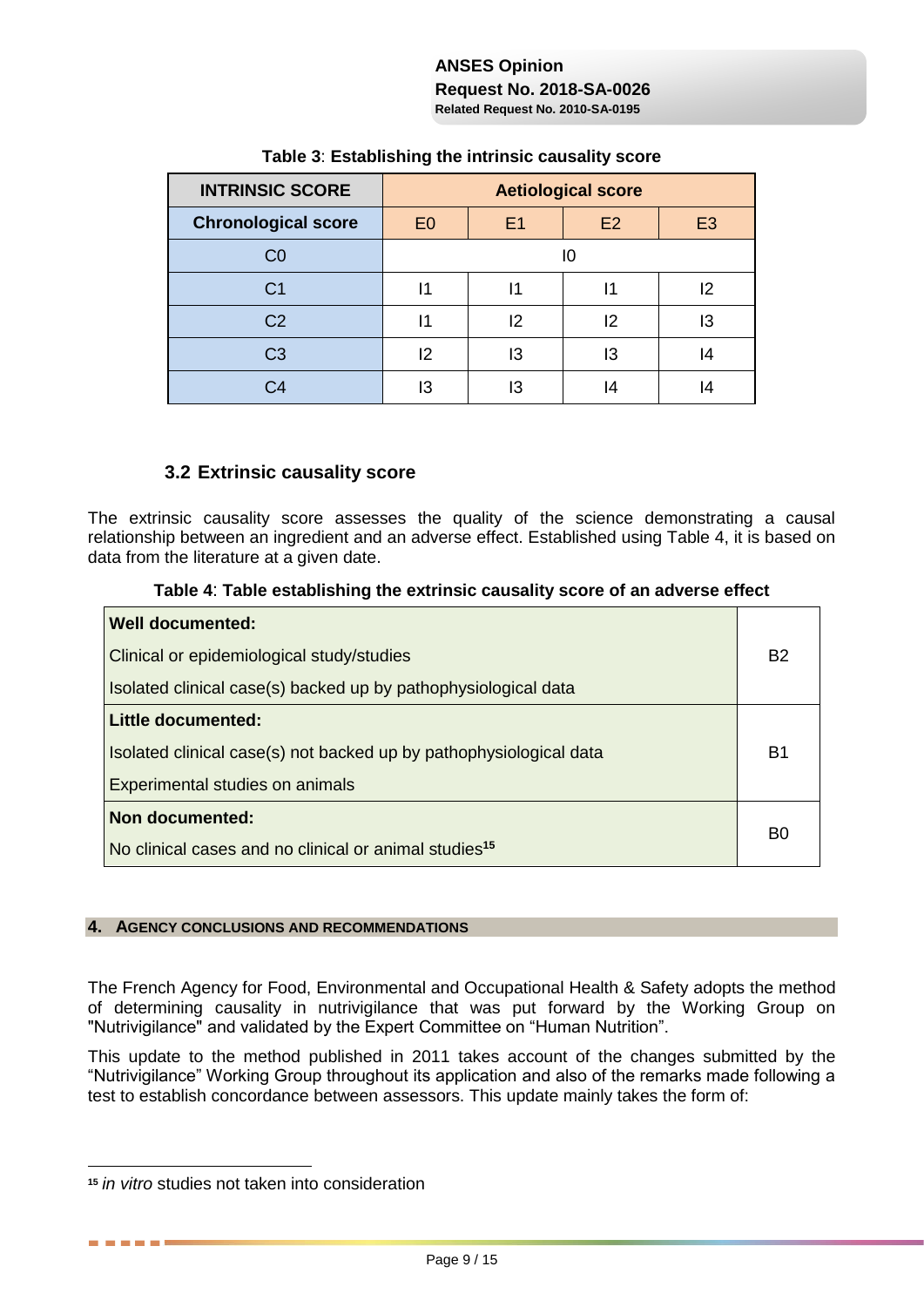- further details on the conditions of implementation applicable to the method, with particular emphasis on the minimum information required to be able to apply the method, and the need for specialist medical expertise;
- a more discriminatory definition of the components involved in the intrinsic causality score with examples illustrating the different situations (aetiological investigation, risk factors, interactions) and a detailed description of specific cases (biological test results, adverse, irreversible or possibly fatal reactions, congenital effects);
- a new definition of score levels in extrinsic causality, taking account in particular of any existing pathophysiological data.

The causality method presented in this opinion provides the basis for a more discriminatory assessment of the relationship between the consumption of a product falling within the scope of nutrivigilance, and the occurrence of an adverse effect. It describes each component in the method in order to improve repeatability. At the same time, it underlines the need to take account of the risk of interactions with other substances consumed, particularly drugs.

This method of determining causality is systematically applied when analysing sufficiently well documented reports of adverse effects received by ANSES as part of the nutrivigilance scheme. For each report, a collective expert appraisal is conducted and validated by the "Nutrivigilance" Working Group.

Following this expert appraisal, ANSES informs the public authorities and manufacturers of the results of its analysis following reports. For the highest causality scores, the information is widely shared. Lastly, based on the reports and all the results, it sets priorities in terms of expertise appraisals assessing the health risks linked to the consumption of the products or ingredients implicated in these reports.

Dr Roger Genet

. . . .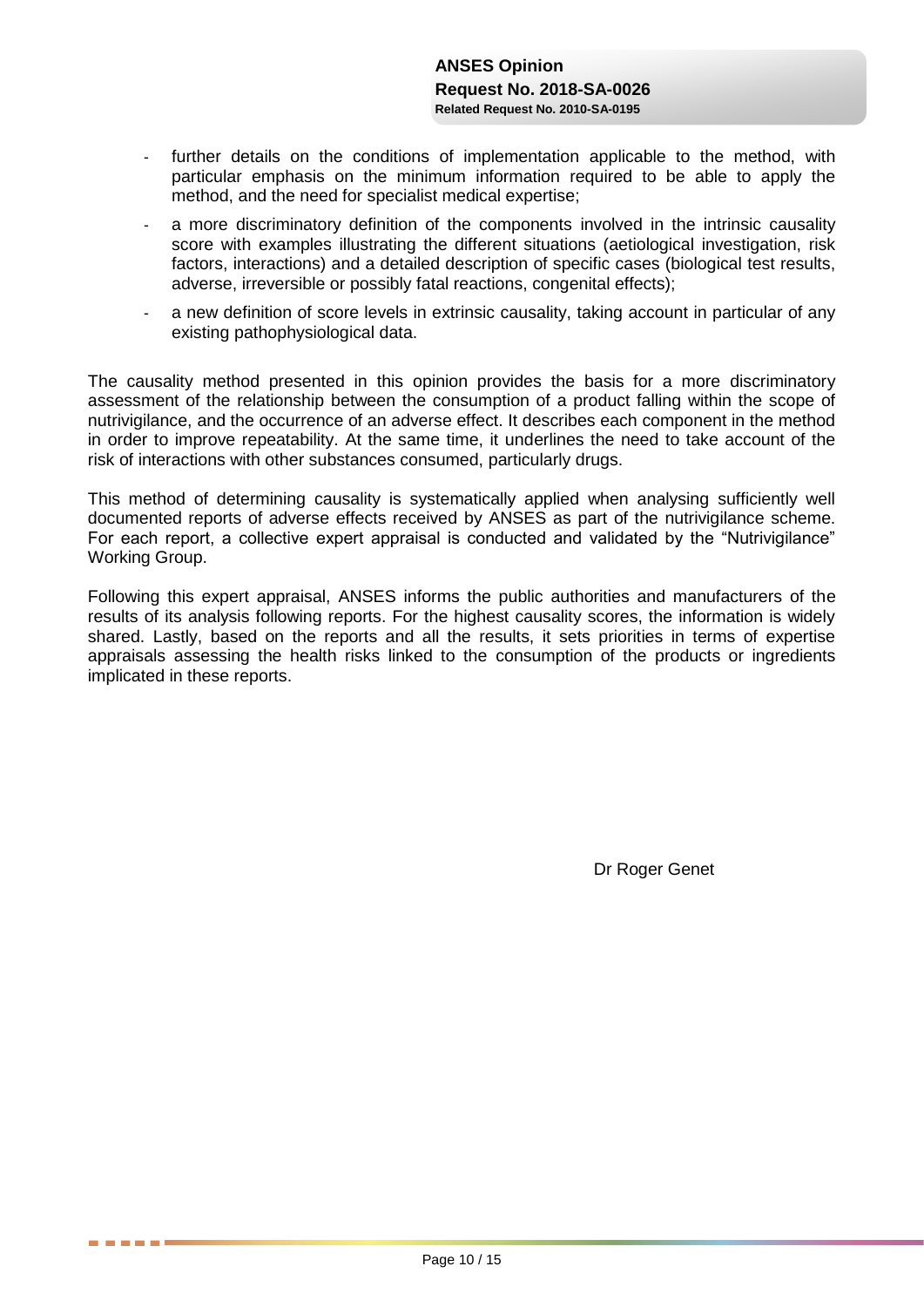#### **KEYWORDS**

Effet indésirable, imputabilité, nutrivigilance, complément alimentaire.

Adverse effect, causality assessment, nutrivigilance, food supplement.

#### **REFERENCES**

**THE REAL** 

Afssaps. 2009. "Imputabilité des effets indésirables liés aux produits cosmétiques." :9 pp.

- Anses. 2011. "Avis de l'Agence nationale de sécurité sanitaire de l'alimentation, de l'environnement et du travail relatif à la construction d'une méthode d'imputabilité des signalements d'effets indésirables de nutrivigilance. (saisine 2010-SA-0195)." Maisons-Alfort, Fr: Anses, 8 p.
- Arimone, Y., I. Bidault, J. P. Dutertre, M. Gérardin, C. Guy, F. Haramburu, D. Hillaire-Buys, C. Meglio, C. Penfornis, H. Théophile, and M. B. Valnet-Rabier. 2011. "Update of the French drug reaction assessment method." *Therapie* 66 (6):517-525. doi: 10.2515/therapie/2011073.
- Bégaud, B., J. C. Evreux, J. Jouglard, et G. Lagier. 1985. "Imputation of the unexpected or toxic effects of drugs. Actualization of the method used in France." *Therapie* 40 (2):111-118.
- CCTv. 2015. "Comité de coordination de la toxicovigilance. Méthode d'imputabilité en toxicovigilance **and the set of the set of the set of the set of the set of the set of the set of the set of the set of the set of the set of the set of the set of the set of the set of the set of the set of the set of the** "https://tv.toxalert.fr/v7.6/Notice\_methode\_imputabilite\_v7.6.pdf"
- Fleiss, J. L. 1971. "Measuring nominal scale agreement among many raters." *Psychological Bulletin* 76 (5):378-382. doi: 10.1037/h0031619.
- Montastruc, J. L., H. Bagheri, I. Lacroix, P. Olivier, G. Durrieu, C. Damase-Michel, M. Lapeyre-Mestre, J. P. Giroud, P. Delaveau, L. Douste-Blazy, R. Nordmann, M. Bourel, D. Sraer, J. F. Bach, M. Huguier, J. L. Imbs, et P. Queneau. 2005. "New methods for studying drug associated risk: Experience of the Toulouse Regional Pharmacovigilance Center." *Bulletin de l'Academie Nationale de Medecine* 189 (3):493-505.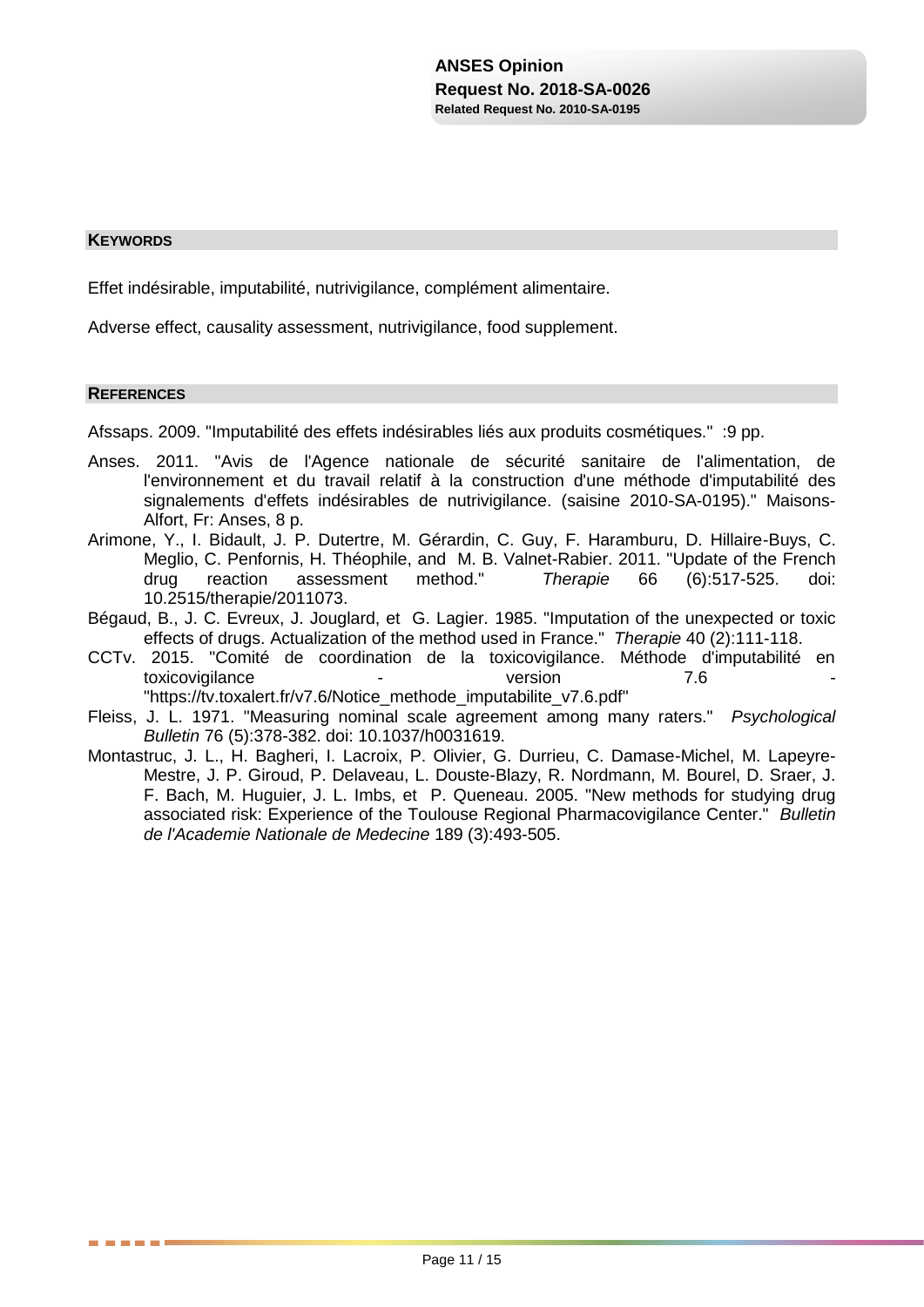#### **ANNEX 1**

### **Presentation of the participants**

**PREAMBLE:** The expert members of the Expert Committees and Working Groups or designated rapporteurs are all appointed in a personal capacity, *intuitu personae*, and do not represent their parent organisation.

#### **"NUTRIVIGILANCE" WORKING GROUP**

■ "Nutrivigilance" WG 2015-2018

#### **Chair**

Mr Alexandre MACIUK – University Lecturer – Paris-Sud University, Speciality: pharmacognosy

#### **Members**

------

Ms Catherine ATLAN – University Lecturer – Hospital Practitioner (Luxembourg Hospital Centre) – Specialities: metabolic diseases, nutrition and endocrinology

Mr Alain BOISSONNAS – Retired, University Professor – Hospital Practitioner (University Hospital Paris-Sud) – Speciality: general medicine

Ms Sabrina BOUTEFNOUCHET – University Lecturer (Paris-Descartes University) – Speciality: pharmacognosy

Mr Pierre CHAMPY – University Lecturer (Paris-Sud University) – Speciality: pharmacognosy

Mr Pascal CRENN – University Professor – Hospital Practitioner (Raymond Poincaré Hospital) – Speciality: hepato-gastroenterology

Mr Thierry HENNEBELLE – University Lecturer (Lille II University) – Speciality: pharmacognosy

Ms Raphaële LE GARREC – University Lecturer (University of Western Brittany) – Speciality: toxicology

Mr Jean-Marie RENAUDIN – Hospital Practitioner (Emilie Durkheim Hospital Centre) – Speciality: allergology

Ms Dominique Angèle VUITTON – Retired, University Professor – Hospital Practitioner (University of Franche Comté) – Specialities: allergology, hepato-gastroenterology

Mr Bernard WENIGER – Retired, University Lecturer (Strasbourg University) – Speciality: pharmacognosy

Mr Jean-Fabien ZAZZO – Retired, Hospital Practitioner (Antoine Béclère Hospital) – Specialities: general medicine, anaesthesia and resuscitation, nutrition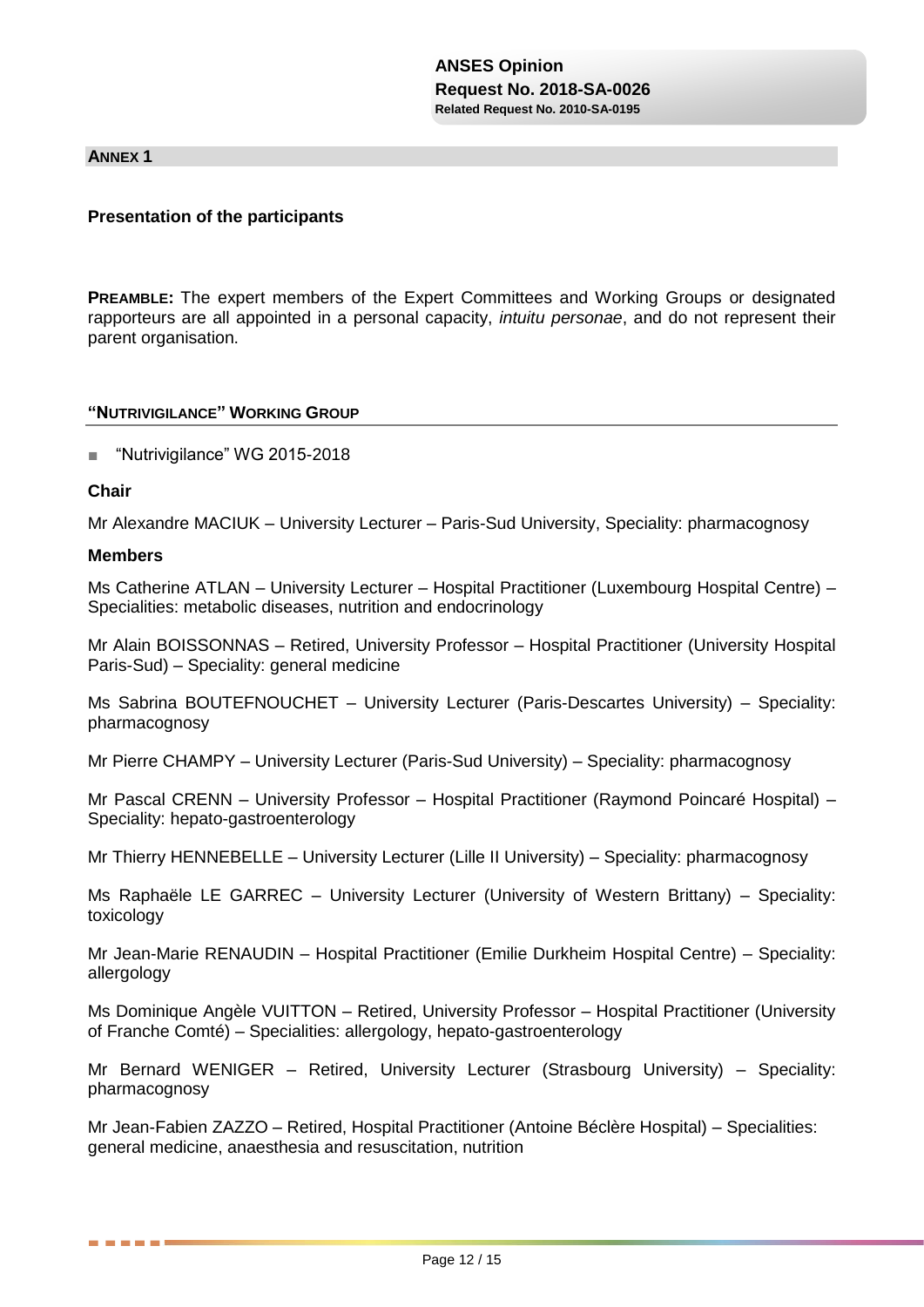### ■ "Nutrivigilance" WG 2018-2021

#### **Chair**

Mr Pascal CRENN – University Professor – Hospital Practitioner (Raymond Poincaré Hospital) – Speciality: hepato-gastroenterology

#### **Members**

Ms Catherine ATLAN – University Lecturer – Hospital Practitioner (Luxembourg Hospital Centre) – Specialities: metabolic diseases, nutrition and endocrinology

Mr Alain BOISSONNAS – Retired, University Professor – Hospital Practitioner (University Hospital Paris-Sud) – Speciality: general medicine

Ms Patricia BOLTZ – Hospital Practitioner (Poison Control and Monitoring Centre of Nancy University Hospital) – Speciality: clinical toxicology, toxicovigilance

Mr Nicolas DANEL BUHL – Medical Nutritionist (Artois Regional Hospital Grouping, GHT) – Speciality: nutrition

Mr Michel GERSON – Practitioner – Specialities: endocrinology, nutrition

Mr Raymond JIAN – Retired, University Professor – Hospital Practitioner (Georges Pompidou European Hospital) – Speciality: hepato-gastroenterology

Mr Pascal PLAN – Substitute Doctor – Speciality: general medicine, geriatrics, palliative care

Mr Jean-Marie RENAUDIN – Hospital Practitioner (Emilie Durkheim Hospital Centre) – Speciality: allergology

Mr Philippe SCHERER – Retired – Speciality: allergology, occupational medicine

Mr Claude SICHEL – Retired, General Practitioner – Speciality: general medicine

Mr Jean-Fabien ZAZZO – Retired, Hospital Practitioner (Antoine Béclère Hospital – AP-HP) – Specialities: anaesthesia and resuscitation, nutrition

#### **EXPERT COMMITTEE**

The work that is the subject of this report was monitored and adopted by the following Expert Committee:

■ CES on "Human Nutrition" – 2018-2021

#### **Chair**

Mr François MARIOTTI – Professor (AgroParisTech) – Specialities: metabolism of proteins, amino acids, nutritional requirements and recommendations, postprandial metabolism, cardiometabolic risk

#### **Members**

------

Mr Frédérick BARREAU – Research Manager (Inserm/UMR 1220/Digestive Health Research Institute, Toulouse Purpan Hospital) – Specialities: chronic inflammatory diseases of the intestine, intestinal mucosa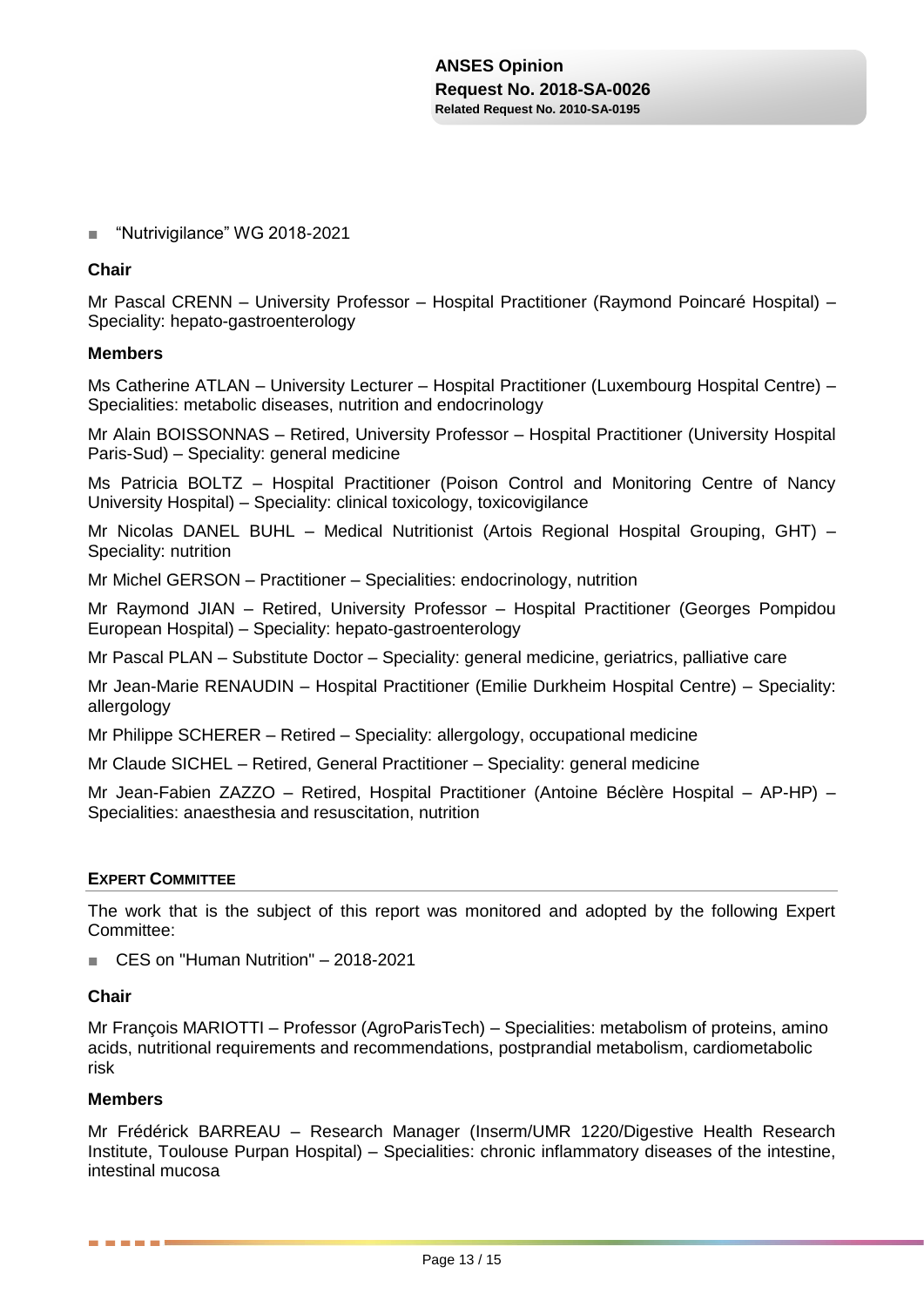Ms Charlotte BEAUDART – Post-doctoral researcher (University of Liège) – Specialities: sarcopaenia, epidemiology

Ms Catherine BENNETAU-PELISSERO – Professor (Bordeaux Sciences Agro) – Specialities: phyto-oestrogens, isoflavones, endocrine disruptors, bone health

Ms Clara BENZI-SCHMID – Researcher (Federal Food Safety and Veterinary Office, Switzerland) – Specialities: legal bases of foodstuffs, health claims, food supplements

Ms Marie-Christine BOUTRON-RUAULT – Research Director (CESP Inserm) – Specialities: nutritional epidemiology and cancer, digestive system

Ms Blandine DE LAUZON-GUILLAIN – Research Director (INRA, CRESS, Sorbonne Paris Cité) – Specialities: epidemiology, infant nutrition, nutrition of pregnant and breastfeeding women, public health

Ms Amandine DIVARET-CHAUVEAU – University Hospital Practitioner (Nancy Regional University Hospital) – Specialities: infant nutrition, breastfeeding, food diversification, allergy, epidemiology

Ms Christine FEILLET-COUDRAY – Research Manager (INRA Montpellier) – Specialities: mineral metabolism, metabolic disorders and obesity, polyphenols

Ms Amandine GAUTIER-STEIN – Research Manager (INRA/Inserm U1213, Lyon Est) – Specialities: carbohydrate metabolism, food intake, energy expenditure, nutrition and cognition, metabolic disorders of the liver

Mr Jacques GROBER – University Lecturer (Inserm U1231/University of Burgundy/Agrosup Dijon) – Specialities: nutrition, lipids, lipid transfer proteins, lipoprotein metabolism

Mr Jean-François HUNEAU – Professor (INRA/AgroParisTech) – Speciality: human nutrition

Ms Emmanuelle KESSE-GUYOT – Research Director (INRA, UMR Inserm U1153/INRA U1125/CNAM/University of Paris 13) – Specialities: epidemiology, nutrition and pathologies, nutrition and public health

Ms Corinne MALPUECH-BRUGERE – University Lecturer (University of Auvergne) – Specialities: nutrition of pathologies, metabolism of macro- and micronutrients

Ms Christine MORAND – Research Director (INRA Clermont-Ferrand) – Specialities: plant bioactive compounds, vascular dysfunctions

Ms Béatrice MORIO-LIONDORE – Research Director (INRA Lyon) – Specialities: human nutrition, energy metabolism, obesity, physical activity

Ms Anne-Sophie ROUSSEAU – University Lecturer (University of Nice Sophia Antipolis) – Specialities: nutrition and physical activity, bioavailability, oxidative stress

Mr Stéphane WALRAND – Research Director (INRA Clermont-Ferrand/Theix) – Specialities: pathophysiology, protein metabolism and amino acids

#### **ANSES PARTICIPATION**

#### **Scientific coordination**

Ms Gwenn VO VAN-REGNAULT – Nutrivigilance Project Officer – Risk Assessment Department

# **Scientific contribution**

------